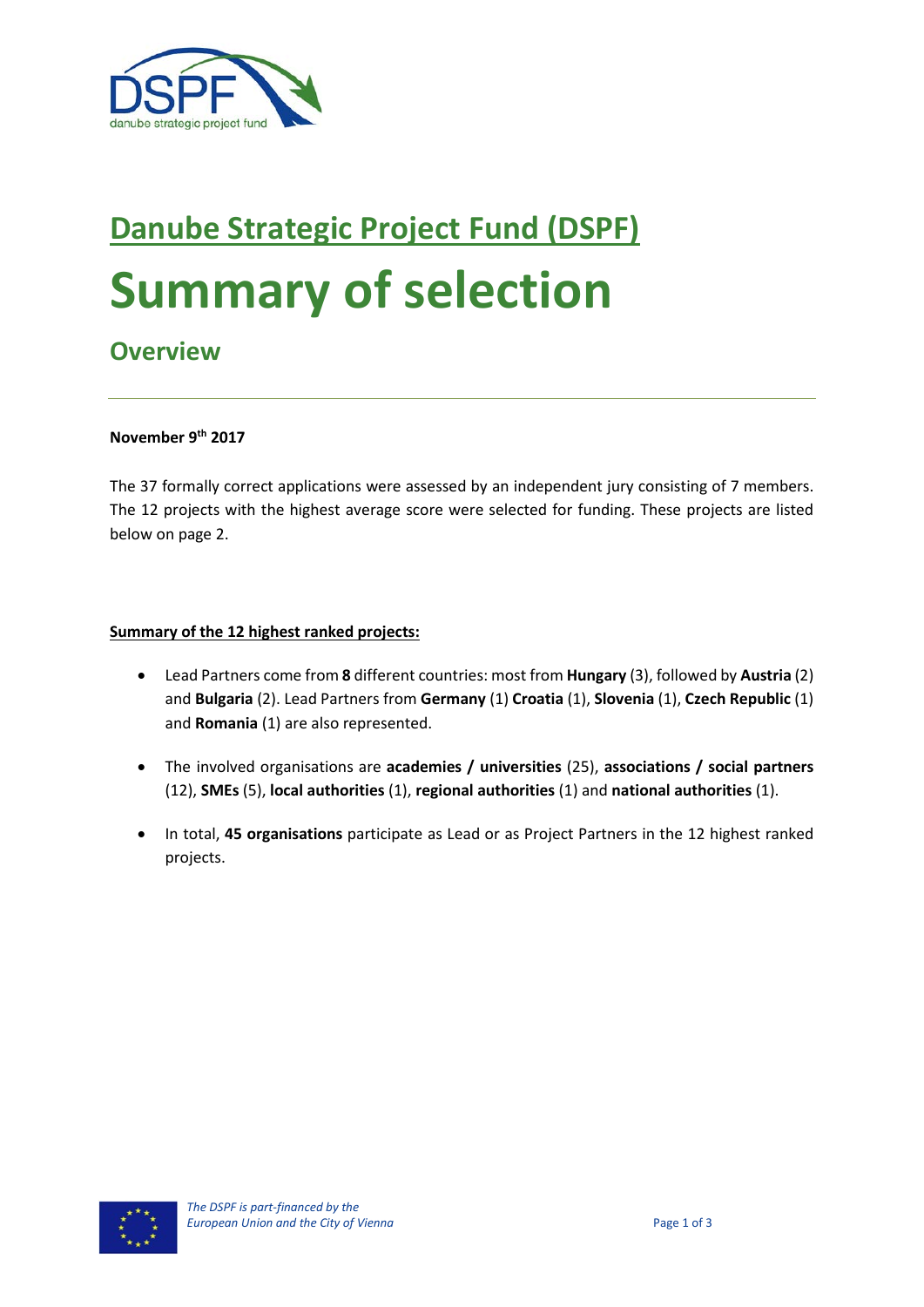

|    | <b>DSPF Project title</b>                                                                                                                | <b>Acronym</b>          | <b>Lead Partner (LP)</b>                                                                                            | <b>Country LP</b> | <b>Supporting</b><br><b>PAC</b> |
|----|------------------------------------------------------------------------------------------------------------------------------------------|-------------------------|---------------------------------------------------------------------------------------------------------------------|-------------------|---------------------------------|
| 01 | <b>Initial Research and Design</b><br>for COSEERAIL                                                                                      | <b>initCOSEERAIL</b>    | Vienna University of<br>Technology                                                                                  | Austria           | PA1 <sub>b</sub>                |
| 02 | The Bridge - Preparatory<br>action to foster<br>cooperation among<br>Danube linked art and<br>culture initiatives                        | <b>The Bridge</b>       | Kultúrkombinát Ltd.                                                                                                 | Hungary           | <b>PA03</b>                     |
| 03 | Preparatory project for the<br>programme 'Fighting<br>hazardous substances<br>pollution in the Danube<br><b>River Basin'</b>             | <b>DANUBE-HAZARD</b>    | Karlsruhe Institute of<br><b>Technology (KIT)</b>                                                                   | Germany           | <b>PA04</b>                     |
| 04 | <b>International Postgraduate</b><br><b>Course on Flood</b><br>Management                                                                | <b>InterFloodCourse</b> | National University of<br><b>Public Service</b>                                                                     | Hungary           | <b>PA05</b>                     |
| 05 | Developing an E-learning<br>tool for Environmental<br><b>Education for Primary and</b><br>Secondary School in the<br>Lower Danube Region | <b>ELEDAN</b>           | <b>IIDE</b> - Institute for<br><b>Integral Development</b><br>and Environment                                       | Slovenia          | <b>PA06</b>                     |
| 06 | <b>CONSPIRO - Breathing</b><br>Together                                                                                                  | <b>CONSPIRO</b>         | SCIENCE IN (CZ) Ltd.                                                                                                | Czech<br>Republic | <b>PA06</b>                     |
| 07 | Increasing the well beeing<br>of the population by<br><b>RObotic and ICT based</b><br>iNNovative education                               | <b>RONNI</b>            | Institute of System<br><b>Engineering and Robotics</b><br>(ISER) - Bulgarian<br><b>Academy of Sciences</b><br>(BAS) | <b>Bulgaria</b>   | <b>PA07</b>                     |
| 08 | <b>European Early Innovators</b><br><b>Initiative</b>                                                                                    | <b>EEII</b>             | <b>Steinbeis Transfer</b><br>Mangement Ltd.                                                                         | Romania           | <b>PA08</b>                     |
| 09 | Young Farmers: Circles of<br><b>Circular Economy</b>                                                                                     | <b>FarmCircle</b>       | Energy institut Hrvoje<br>Poza                                                                                      | Croatia           | <b>PA08</b>                     |
| 10 | Inclusive VET - Career<br><b>Guidance and Counselling</b><br>to support access to<br>relevant education and<br>training pathways         | <b>I-VET</b>            | KulturKontakt Austria                                                                                               | Austria           | <b>PA09</b>                     |
| 11 | Piloting of Danube and<br><b>Ionian Youth</b><br>Entrepreneurship<br>Acceleration                                                        | <b>DIY-ACCEL</b>        | <b>Business Support Centre</b><br>for Small and Medium<br><b>Enterprises-Ruse</b>                                   | <b>Bulgaria</b>   | <b>PA09</b>                     |
| 12 | Youth for cross-border<br>partnership and cohesion<br>of EUSDR and EUSAIR                                                                | SECCo <sub>2</sub>      | <b>Central European Service</b><br>for Cross-border<br><b>Initiatives</b>                                           | Hungary           | <b>PA10</b>                     |